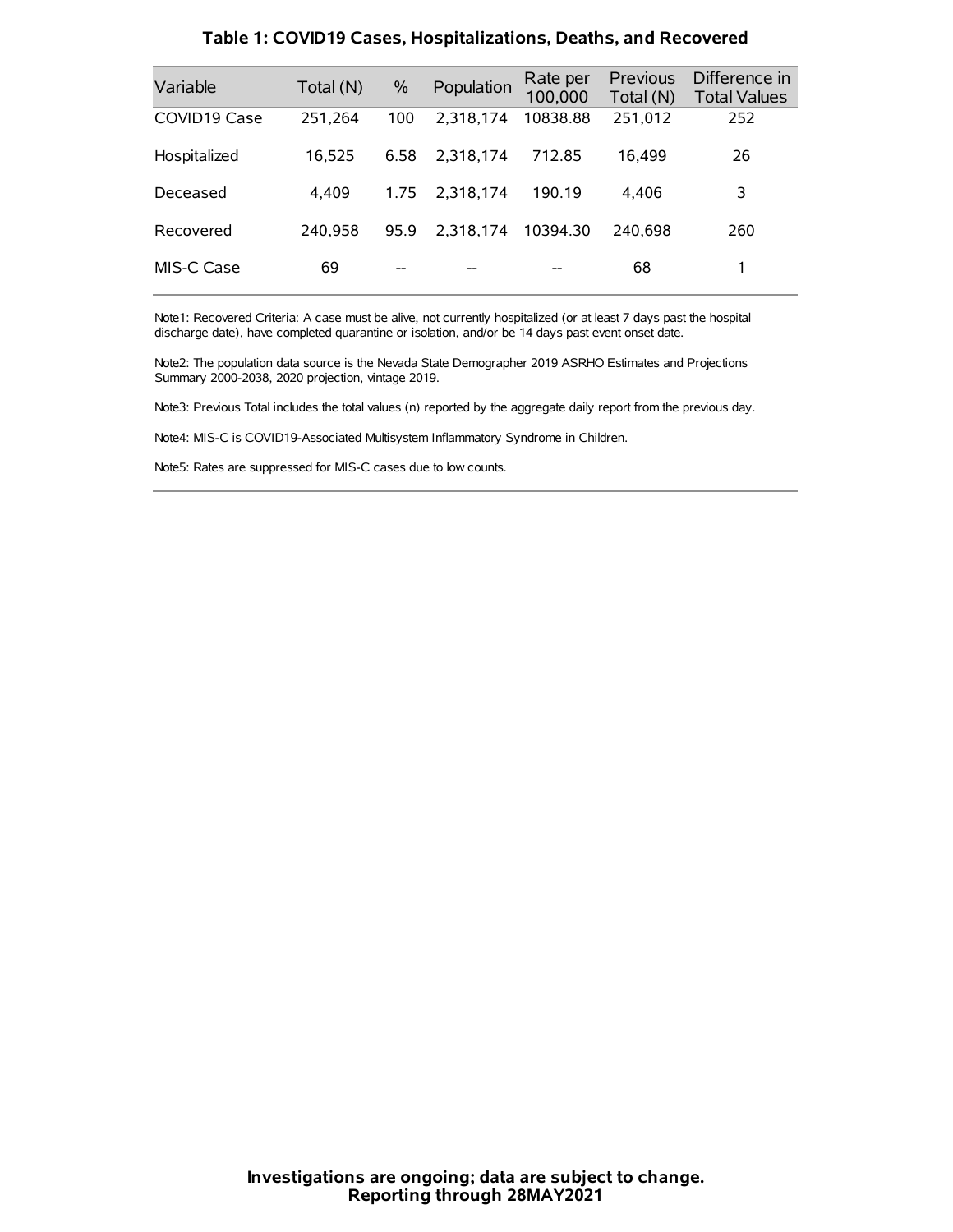## **Table 2: COVID19 Cases**

| Variable                     | Outcome                           | $\mathsf{N}$ | $\%$ | Population | Rate per<br>100,000 |
|------------------------------|-----------------------------------|--------------|------|------------|---------------------|
| Age Categories               | Aged 4 or less                    | 5193         | 2.07 | 149,165    | 3481.4              |
|                              | Aged 5 to 17                      | 24148        | 9.61 | 406,595    | 5939.1              |
|                              | Aged 18 to 24                     | 31477        | 12.5 | 216,762    | 14521               |
|                              | Aged 25 to 49                     | 114891       | 45.7 | 803,732    | 14295               |
|                              | Aged 50 to 64                     | 48657        | 19.4 | 423,461    | 11490               |
|                              | Aged 64+                          | 26812        | 10.7 | 318,459    | 8419.3              |
|                              | Unknown                           | 86           | 0.03 |            |                     |
| <b>Birth Sex</b>             | Female                            | 128612       | 51.2 | 1,160,285  | 11085               |
|                              | Male                              | 120593       | 48.0 | 1,157,889  | 10415               |
|                              | Unknown                           | 2059         | 0.82 |            |                     |
| Race/Ethnicity               | Hispanic                          | 82737        | 32.9 | 763,053    | 10843               |
|                              | White                             | 62870        | 25.0 | 1,006,929  | 6243.7              |
|                              | <b>Black</b>                      | 19470        | 7.75 | 262,671    | 7412.3              |
|                              | Asian or Pacific Islander         | 19037        | 7.58 | 270,209    | 7045.3              |
|                              | American Indian, Eskimo, or Aleut | 373          | 0.15 | 15,311     | 2436.1              |
|                              | Other                             | 18051        | 7.18 |            |                     |
|                              | Unknown                           | 48726        | 19.4 |            |                     |
| Underlying Medical Condition | Yes                               | 49533        | 19.7 |            |                     |
|                              | No/Unknown                        | 201731       | 80.3 |            |                     |

Note1: Breakdown of Race is exlusively non-Hispanic.

Note2: Underlying Medical Condition is any identified health condition.

Note3: The population data source is the Nevada State Demographer 2019 ASRHO Estimates and Projections Summary 2000-2038, 2020 projection, vintage 2019.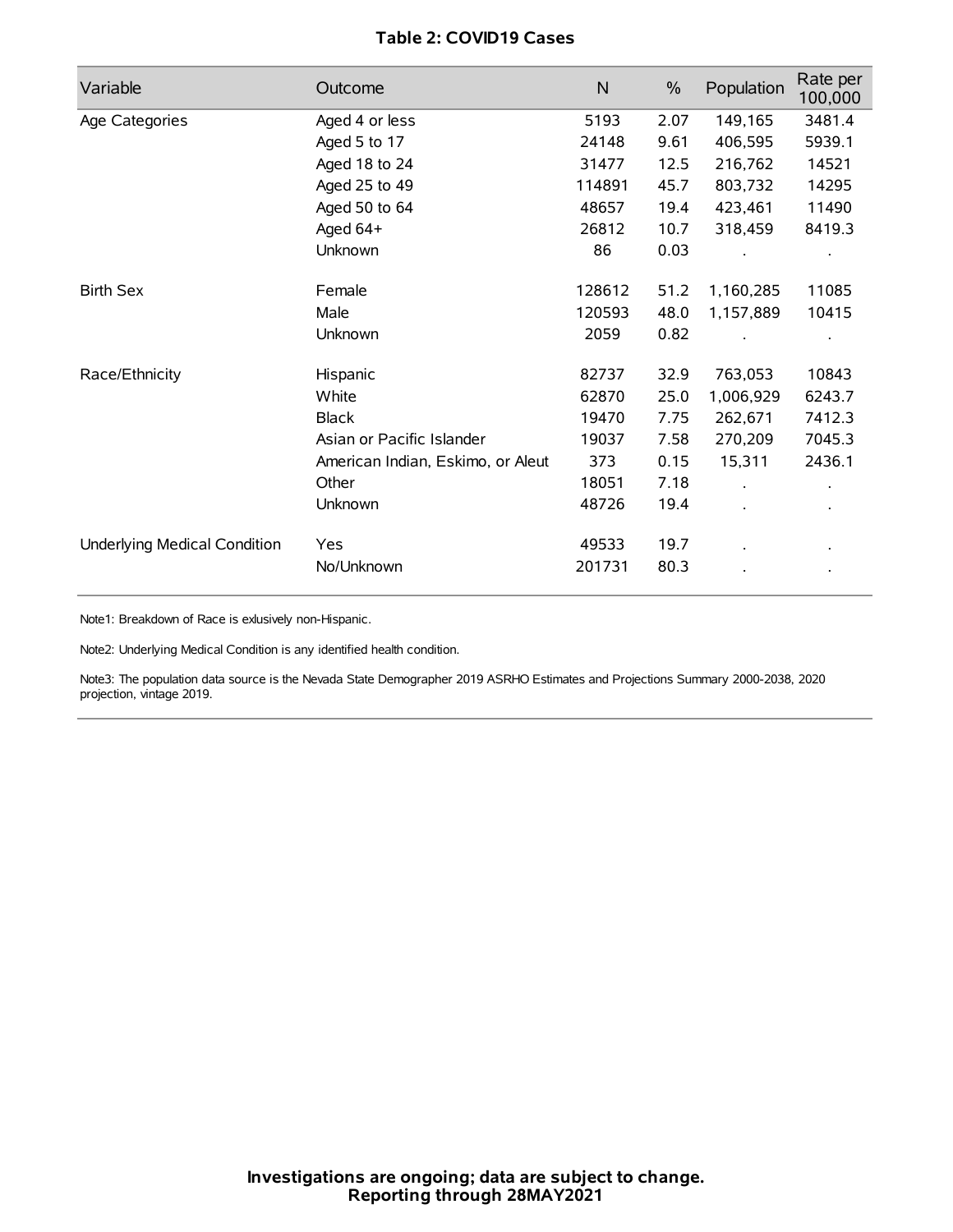| Variable         | Outcome                           | N    | $\%$ | Population | Rate per<br>100,000 |
|------------------|-----------------------------------|------|------|------------|---------------------|
| Age Categories   | Aged 4 or less                    | 109  | 0.7  | 149,165    | 73.07               |
|                  | Aged 5 to 17                      | 191  | 1.2  | 406,595    | 46.98               |
|                  | Aged 18 to 24                     | 350  | 2.1  | 216,762    | 161.47              |
|                  | Aged 25 to 49                     | 3871 | 23.4 | 803,732    | 481.63              |
|                  | Aged 50 to 64                     | 4648 | 28.1 | 423,461    | 1097.6              |
|                  | Aged 64+                          | 7354 | 44.5 | 318,459    | 2309.2              |
|                  | Unknown                           | 2    | 0.0  |            | --                  |
| <b>Birth Sex</b> | Female                            | 7308 | 44.2 | 1,160,285  | 629.85              |
|                  | Male                              | 9191 | 55.6 | 1,157,889  | 793.77              |
|                  | Unknown                           | 26   | 0.2  |            |                     |
| Race/Ethnicity   | Hispanic                          | 4995 | 30.2 | 763,053    | 654.61              |
|                  | White                             | 5778 | 35.0 | 1,006,929  | 573.82              |
|                  | <b>Black</b>                      | 2139 | 12.9 | 262,671    | 814.33              |
|                  | Asian or Pacific Islander         | 1850 | 11.2 | 270,209    | 684.65              |
|                  | American Indian, Eskimo, or Aleut | 29   | 0.2  | 15,311     | 189.40              |
|                  | Other                             | 639  | 3.9  |            |                     |
|                  | Unknown                           | 1095 | 6.6  |            |                     |

## **Table 3: COVID19 Hospitalizations - General Characteristics**

Note1: Breakdown of Race is exlusively non-Hispanic.

Note2: The population data source is the Nevada State Demographer 2019 ASRHO Estimates and Projections Summary 2000-2038, 2020 projection, vintage 2019.

Note3: Rates for categories with fewer than 12 cases are suppressed due to high relative standard error.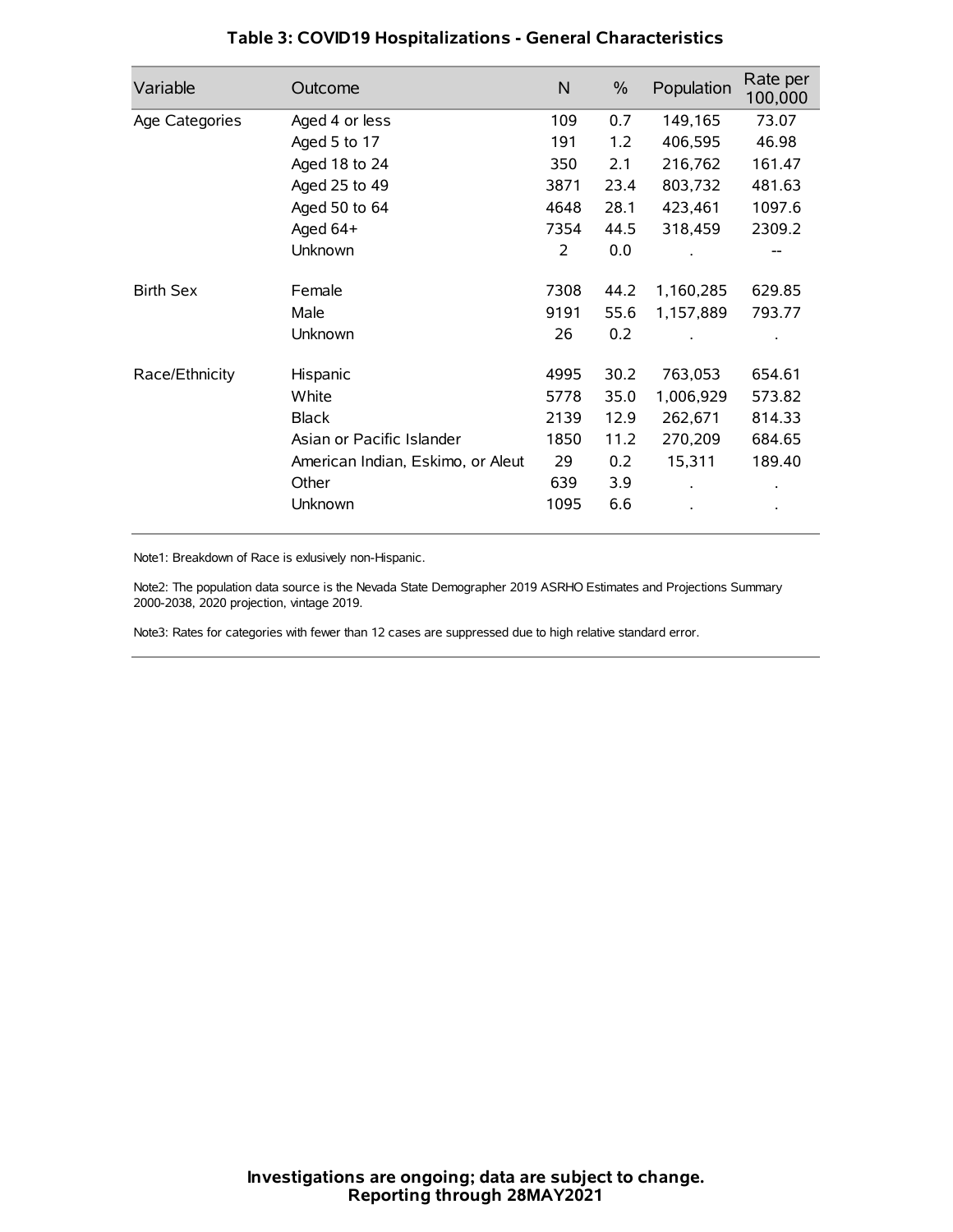| Variable                            | Outcome   | N     | $\frac{0}{0}$ |
|-------------------------------------|-----------|-------|---------------|
| Deceased                            | Yes       | 3727  | 22.6          |
|                                     | No        | 12798 | 77.4          |
| ICU                                 | Yes       | 4321  | 26.1          |
|                                     | <b>No</b> | 12204 | 73.9          |
| Intubated                           | Yes       | 2116  | 12.8          |
|                                     | No        | 14409 | 87.2          |
| <b>Underlying Medical Condition</b> | Yes       | 10492 | 63.5          |
|                                     | <b>No</b> | 6033  | 36.5          |
| Hypertension                        | Yes       | 6018  | N/A           |
| Immunocompromised                   | Yes       | 364   | N/A           |
| Chronic Heart Disease               | Yes       | 2090  | N/A           |
| Chronic Liver Disease               | Yes       | 215   | N/A           |
| Chronic Kidney Disease              | Yes       | 1450  | N/A           |
| <b>Diabetes</b>                     | Yes       | 4623  | N/A           |
| Neurologic/Neurodevelopmental       | Yes       | 749   | N/A           |
| Chronic Lung Disease                | Yes       | 2514  | N/A           |
| <b>Historically Healthy</b>         | Yes       | 3140  | N/A           |
| Other                               | Yes       | 4219  | N/A           |

# **Table 4: COVID19 Hospitalizations - Morbidity**

Note1: Underlying Medical Condition is any identified health condition.

Note2: The breakdown of health conditions are not mutually exlusive (i.e., a person can have more than one risk factor).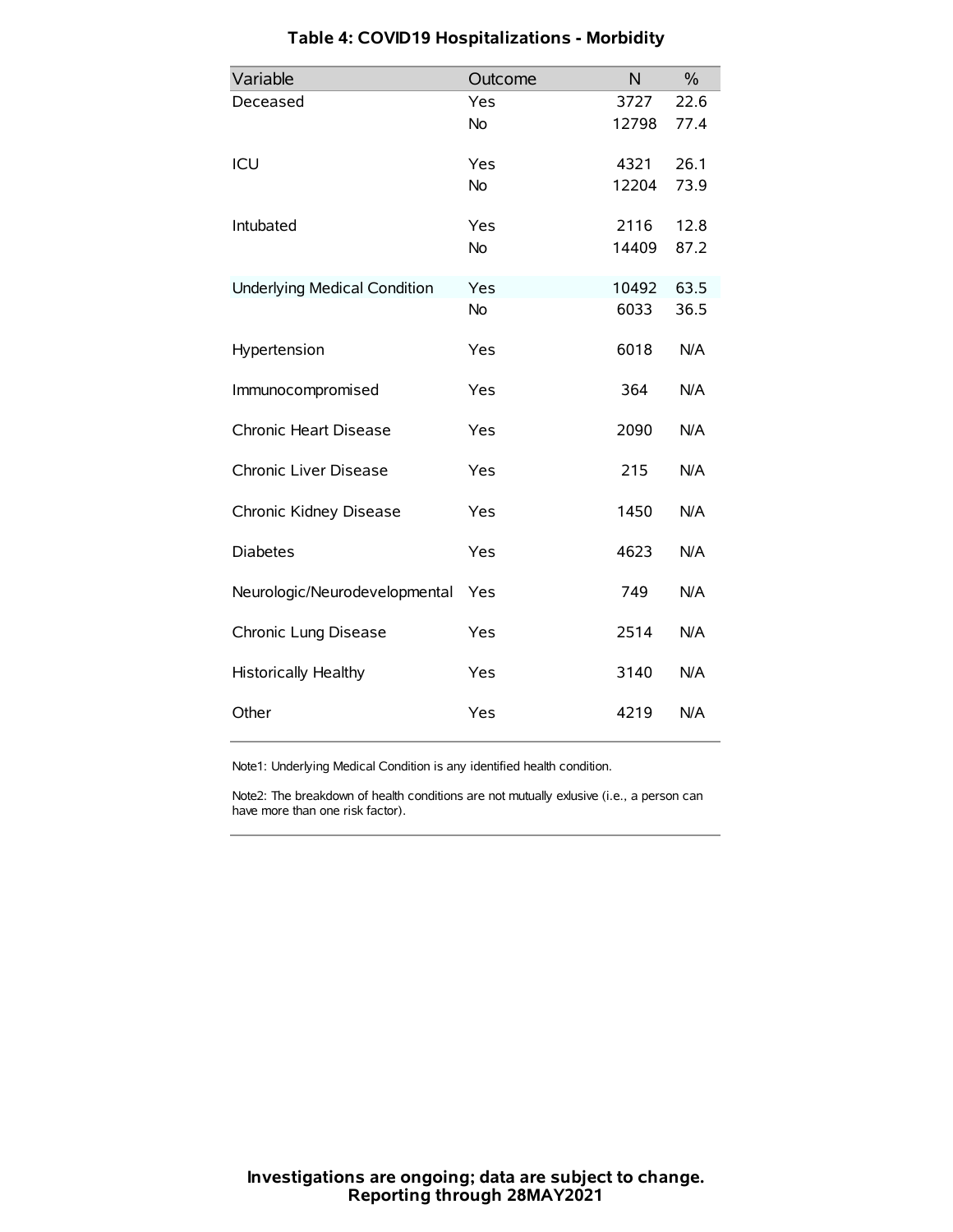| Variable         | Outcome                           | N    | $\%$ | Population           | Rate per<br>100,000 |
|------------------|-----------------------------------|------|------|----------------------|---------------------|
| Age Categories   | Aged 5 to 17                      | 4    | 0.1  | 406,595              | --                  |
|                  | Aged 18 to 24                     | 8    | 0.2  | 216,762              |                     |
|                  | Aged 25 to 49                     | 307  | 7.0  | 803,732              | 38.20               |
|                  | Aged 50 to 64                     | 871  | 19.8 | 423,461              | 205.69              |
|                  | Aged 64+                          | 3219 | 73.0 | 318,459              | 1010.8              |
| <b>Birth Sex</b> | Female                            | 1653 | 37.5 | 1,160,285            | 142.47              |
|                  | Male                              | 2749 | 62.3 | 1,157,889            | 237.41              |
|                  | Unknown                           | 7    | 0.2  |                      |                     |
| Race/Ethnicity   | Hispanic                          | 1215 | 27.6 | 763,053              | 159.23              |
|                  | White                             | 1984 | 45.0 | 1,006,929            | 197.03              |
|                  | <b>Black</b>                      | 522  | 11.8 | 262,671              | 198.73              |
|                  | Asian or Pacific Islander         | 611  | 13.9 | 270,209              | 226.12              |
|                  | American Indian, Eskimo, or Aleut | 10   | 0.2  | 15,311               | --                  |
|                  | Other                             | 46   | 1.0  | $\ddot{\phantom{0}}$ | $\bullet$           |
|                  | Unknown                           | 21   | 0.5  |                      |                     |

### **Table 5: COVID19 Deaths - General Characteristics**

Note1: Breakdown of Race is exlusively non-Hispanic.

Note2: The population data source is the Nevada State Demographer 2019 ASRHO Estimates and Projections Summary 2000-2038, 2020 projection, vintage 2019.

Note3: Rates for categories with fewer than 12 cases are suppressed due to high relative standard error.